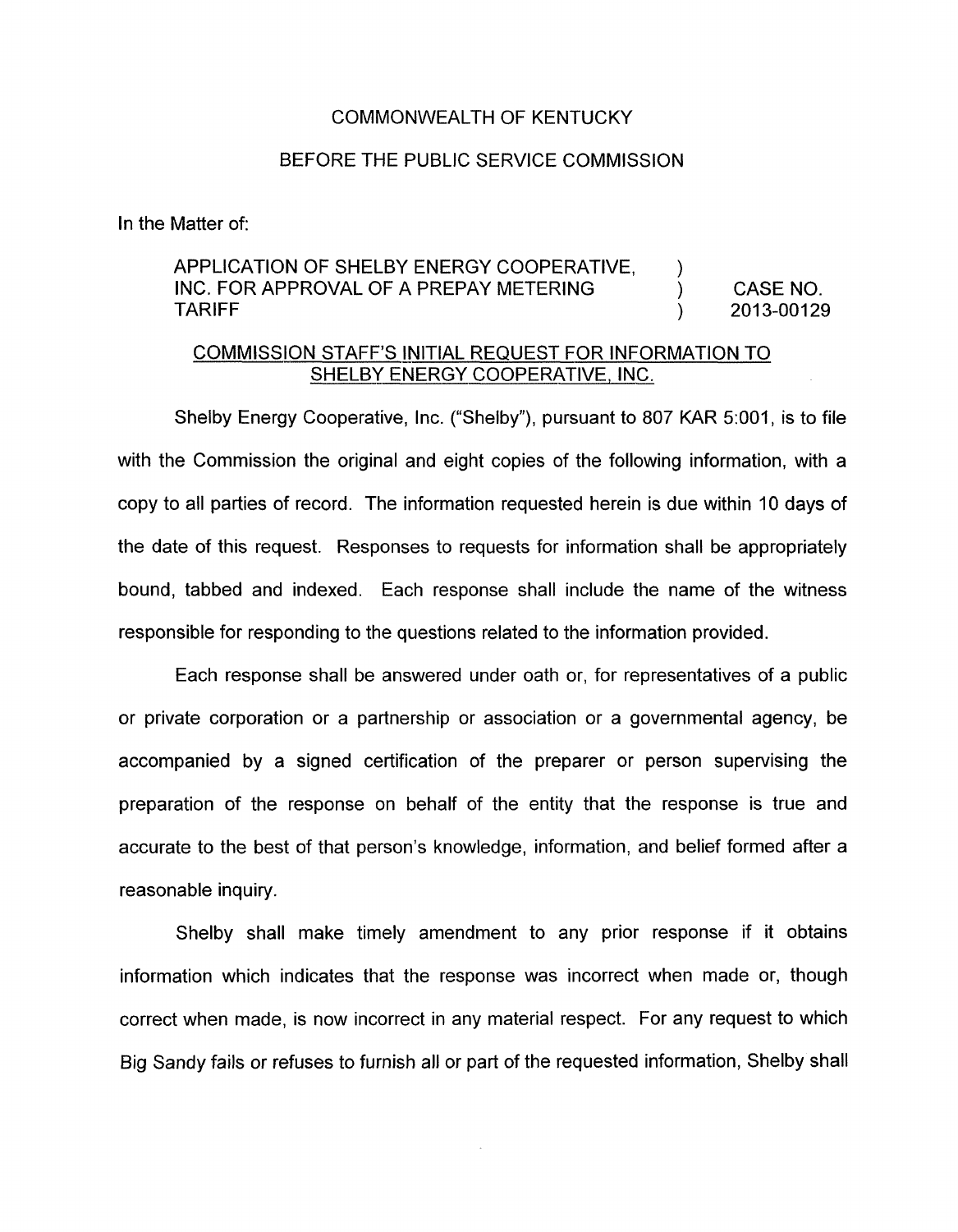provide a written explanation of the specific grounds for its failure to completely and precisely respond.

Careful attention should be given to copied material to ensure that it is legible. When the requested information has been previously provided in this proceeding in the requested format, reference may be made to the specific location of that information in responding to this request.

1. Refer to the testimony of Mary Elizabeth Purvis ("Purvis Testimony"), Item 7.

a. Describe the level of interest expressed by Shelby customers for a prepay metering program.

b. State why Shelby proposes 500 customers as a reasonable number to expect to participate in the program.

c. Explain whether Shelby's prepay metering program is designed for a particular segment of its residential customer base.

2. Refer to item 16 of the Purvis Testimony.

a. State whether Shelby has purchased any remote disconnect/reconnect collars to date. If so, provide the number that have been acquired.

b. Describe Shelby's plan for the acquisition of the remote disconnect/reconnect collars, specifically the expected number to be purchased and over what period of time.

c. Provide the total cost of the collars, broken down by purchase price and installation costs.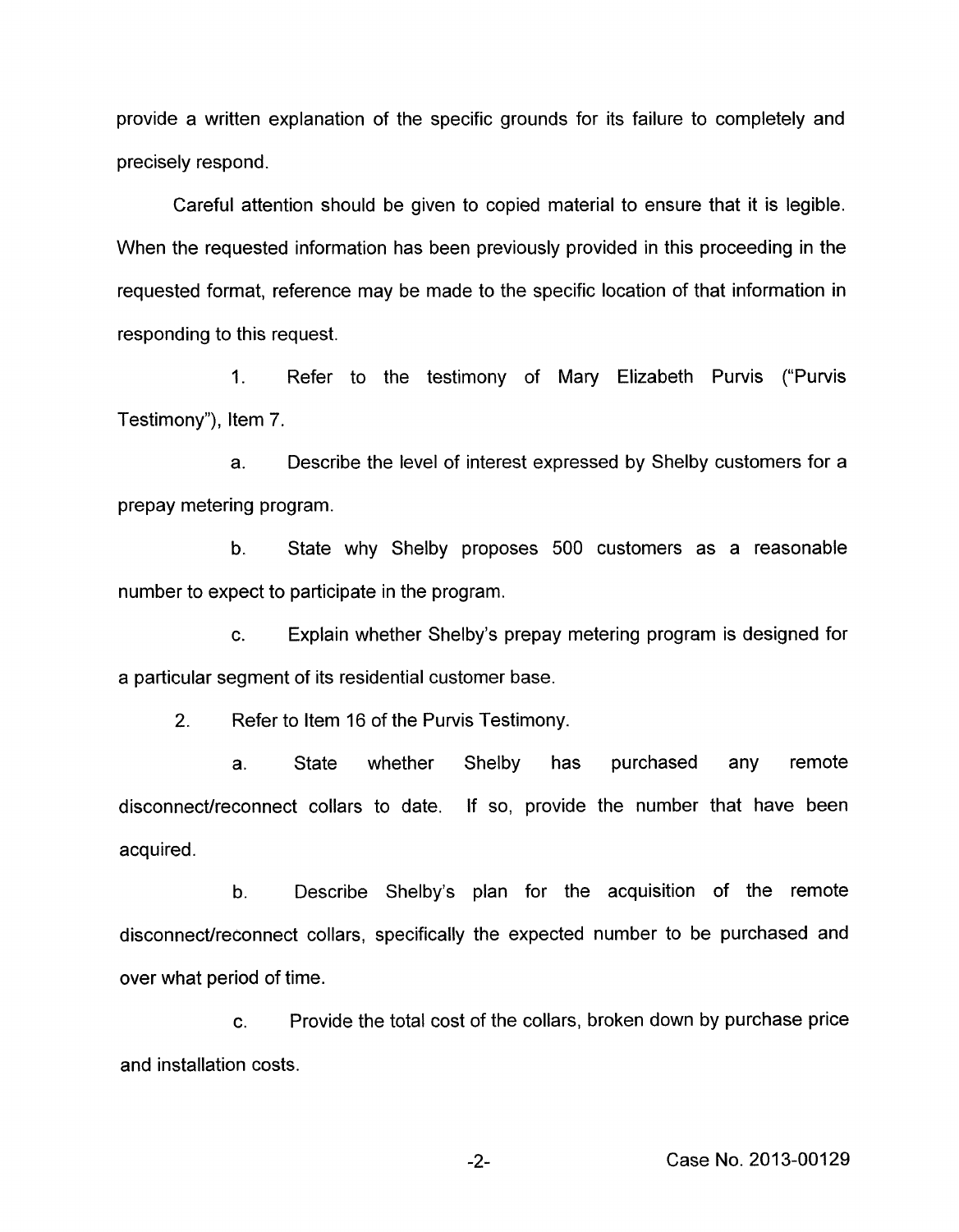d. Provide a complete description of the collars that Shelby is proposing to purchase, including manufacturer and all features.

e. Describe the software necessary to support the prepay metering program and the remote disconnect/reconnect collars. Provide the total cost that Shelby will incur for software.

3. Refer to Exhibit E of the application, Section B, Basis for Fixed Charge Rate Percentages.

a. Provide a copy of RUS Form 7, referenced in Items B.l, B.2, and B.3, which show the calculation of the depreciation, 0 & **M,** and Admin & General fixed charge percentages.

b. Provide the actual depreciation rate that Shelby will use to record depreciation for prepay metering equipment.

c. Identify the type(s) of meters Shelby currently has in service and the depreciation rate currently in effect.

d. Provide financial statements that support the capital structure and interest on long-term debt amounts shown in Item B.4.

e. Provide the calculations of the percentages shown under Return on

Equity.

**4.** Refer to the Purvis Testimony, Item 12. Explain whether Shelby performed a calculation of the costs of the prepay program using the actual cost method similar to the method used by other cooperatives, such as Blue Grass Energy.<sup>1</sup> If yes, provide the results of that calculation.

 $<sup>1</sup>$  Case No. 2012-00260, Application of Blue Grass Energy Cooperative Corporation for Approval</sup> of a Prepay Metering Program (Ky. PSC Aug. 10, 2012).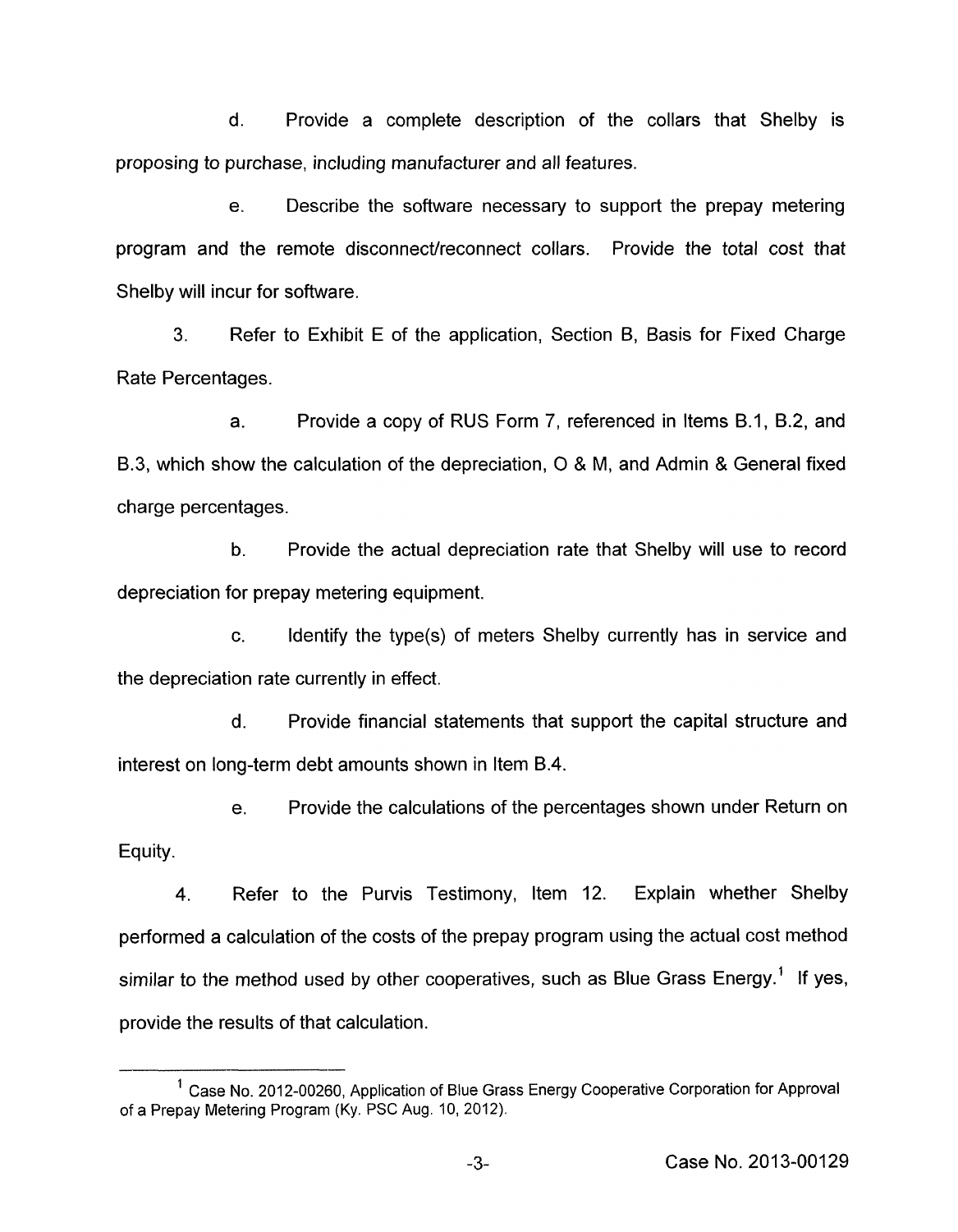5. Refer to the Purvis Testimony, Item 14. Explain whether Shelby considered including a transaction fee. If so, state the amount of the fee considered and describe its calculation. If not, explain whether Shelby is concerned that the cost of transactions will not be recovered from participating members.

6. Refer to the Purvis Testimony, Item 15. Describe Accounts with Ancillary Services that are not eligible for the proposed Prepay service.

7. Refer to the Purvis Testimony, Item 20. Explain whether disconnections will occur after normal business hours.

*8.* Refer to the Purvis Testimony, Item 22. If a member returns to the standard residential tariff from the proposed Prepay service tariff:

a. Explain whether the remote connect and disconnect collar will be removed from that customer's meter.

> b. If yes, explain whether there will be a charge to remove the collar.

c. Explain whether there will be other charges upon returning to the standard residential tariff from the proposed Prepay service tariff, other than a possible deposit.

9. Refer to the Purvis Testimony, Item 26.

a. Shelby states that studies show that prepay metering programs reduce energy consumption up to 12 percent. Provide copies of these studies.

b. Explain how the proposed prepay metering program will support Shelby's demand-side management initiatives.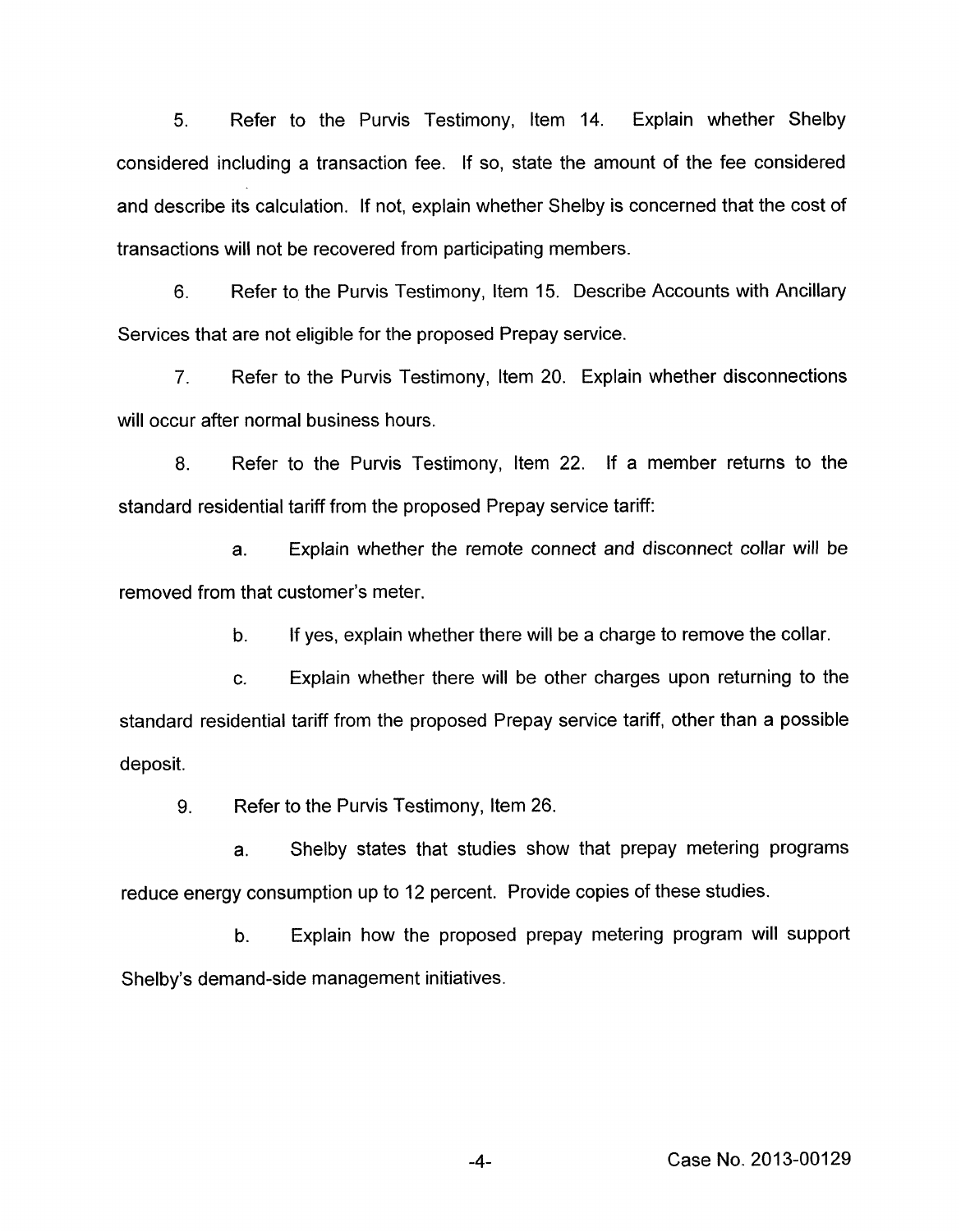c. Provide the estimated amount of cost savings, broken down by each expense category, that Shelby expects to achieve by offering the proposed prepay metering program.

IO. Explain whether a customer served under the proposed Prepay service tariff may request a paper bill.

11. State whether the service fee referenced in Item 17 of the proposed Prepay Service tariff is Shelby's late-payment fee. If so, explain whether Shelby would be willing to revise its proposed tariff to include the amount of the fee.

12. Refer to Exhibit E of the application, Section C, Customer Charge Adder. Provide an analysis of the "Incremental Costs Associated with Rrepay" of \$185.10.

**Dérodén** Public Service Commission  $P.\mathsf{\$}$ . Box 615 Frankfort, Kentucky 40602

**MAY 10 2013** 

DATED

cc: Parties of Record